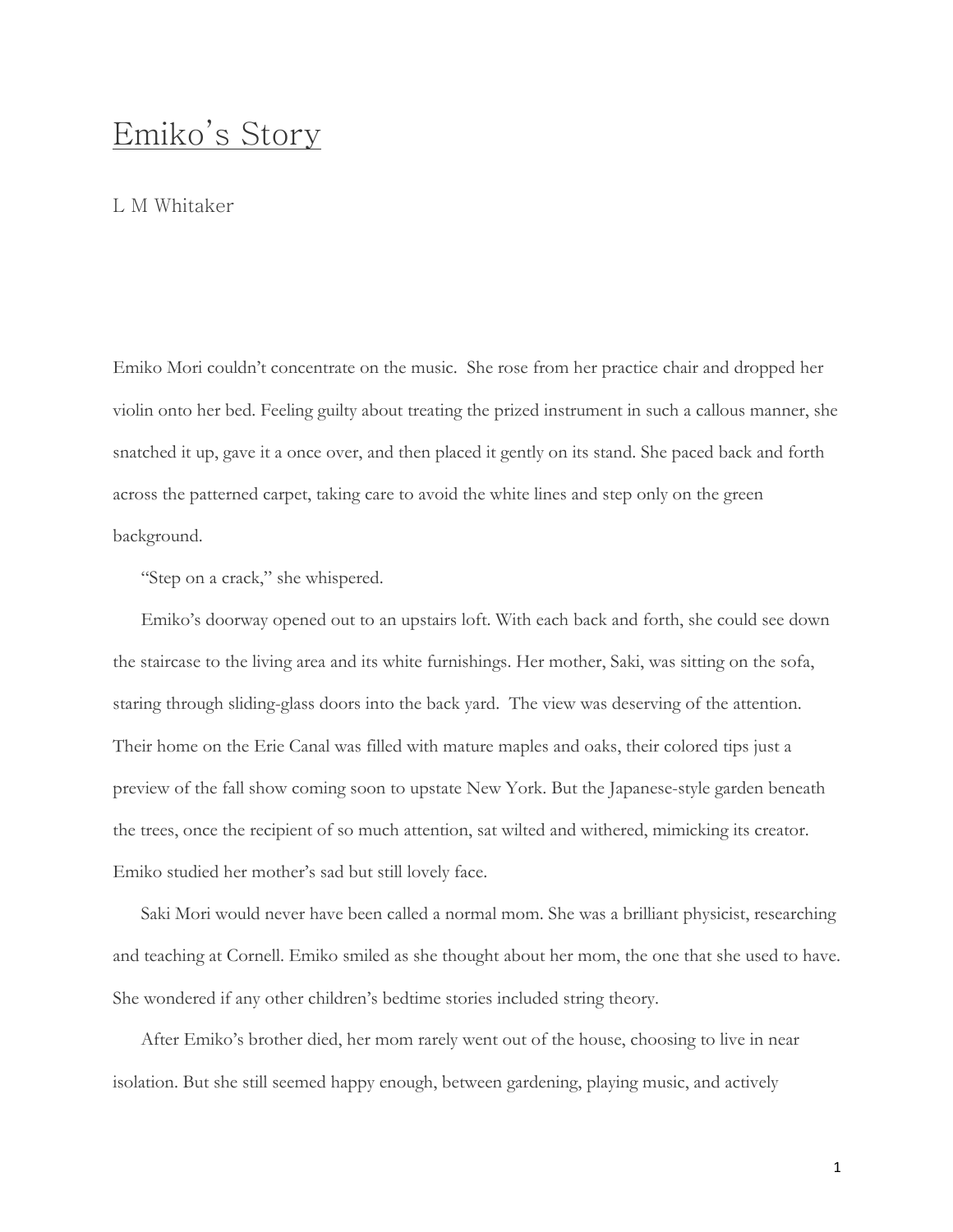pursuing the world of theoretical physics.

But that was the past. Emiko returned to her room and turned her attention to her laptop computer. As it came to life, she stared at the last page searched on her browser. She visited this, or similar pages most every night before bed. She couldn't say why. She was as broken as her mother.

"Local Man Dies on Same Road as Son" — the headline topped two pictures--that of a young boy and an older man, both Japanese. "In a tragic coincidence, Hiroshi Mori was killed in a car accident on the same stretch of road that killed his son ten years earlier…."

*Oh Dad, why did you leave us?* Since Emiko's father died four months prior, their lives had all but fallen apart. Her mother had completely receded into herself and rarely spoke. Emiko was supposed to have returned to school last month, but she had postponed for a semester so she could be with her mother. Instead she felt totally alone.

To the casual observer, Emiko seemed to have inherited all of her mother's brilliance and none of her social misgivings or severe depression. Emiko was outgoing, vivacious, and becoming a very beautiful young woman. But it was not her mother's intelligence she had inherited. Not this mother, at least. Emiko's mother, like her father and brother, were full Japanese. Emiko was not. She was tall, at 5'6" she was taller than her father and towered over her mother. Her skin was too dark, face too narrow, and her eyes highly unusual— amber with flecks of gold. She liked her eyes.

Emiko closed the browser window and checked her email. Nothing. She switched to her sent email, opened up the last entry, and reread it.

#### *Dr. Frank,*

*Hi again. Yes, Mother is still the same. She just sits there and stares out the window, all day long. I have to do everything around here.* 

*Please re-consider my side of this and my feelings. My dad promised me that when I was 16 he would tell me everything about my biological parents. As you know, I'll be 16 in 2 months. It's only fair that you tell me*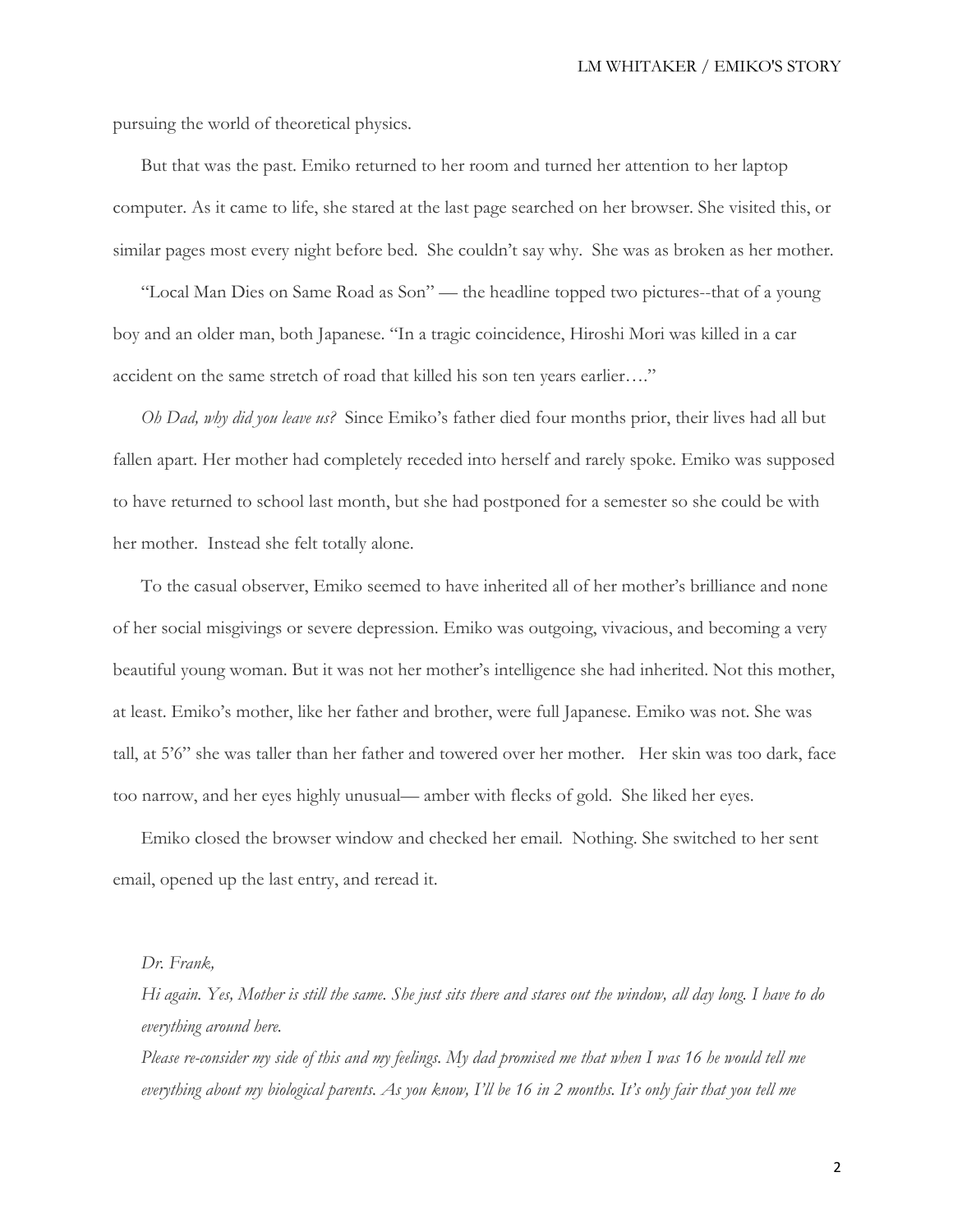*everything that you know. I know that you know because, duh, need I say anything more? I have been researching what happened to you, and I still believe that you are innocent. You are too smart to have done those stupid things they said. I miss you. Please call me. Your goddaughter, Emiko*

She knew the letter sounded pathetic and whiny, but she felt desperate. With her brother gone, her father gone, her mother practically gone, and her godfather gone, she had no family. She had a few distant relatives in Japan, but a few short and poorly translated emails were all the interaction she had ever had with them. And really they were not true relatives, not blood relatives.

Well, she obviously had some family, somewhere. Frank Anderson — not only her godfather by also her IVF doctor — was her best way to find them, if they could be found.

## $\rightsquigarrow$

Emiko was downstairs getting a soda when she heard the Skype call coming into her computer.

She ran upstairs and answered the call. It was Frank Anderson.

Her godfather came into view on her screen, and she quickly activated her video feed. She'd not seen him in person since last summer, when Emiko had guest roles with several European symphonies. Her parents had come with her, and they made it into a family vacation. Frank met them in Amsterdam, when she played with the Royal Concertgebouw Orchestra. That was then.

"Dr. Frank!"

Frank sat in a small dark room, blank walls, no windows. Depressing.

"Hi there, Emiko."

"How are you?"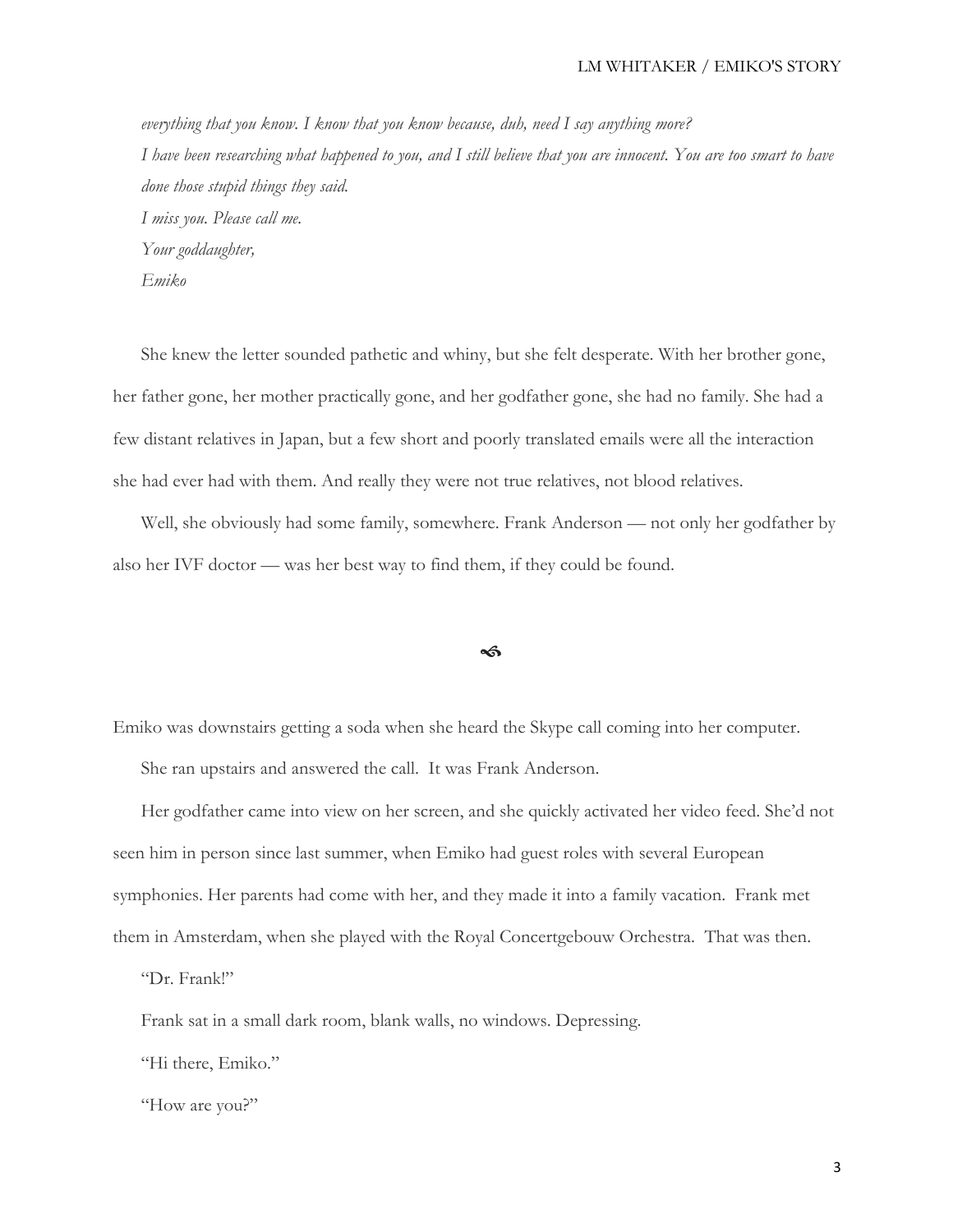Frank smiled, "Sure honey, I'm fine. You look beautiful by the way. Stand back and let me see you."

Emiko complied, backing up a few steps.

"You are more grown up every day. Happy early birthday. Any big plans for the day?"

"No. Well, I am going to take my driver's test. Mom doesn't know, of course, but then again…" her voice trailed off.

"You're still at Juilliard, right?"

"Yeah, they let me out of summer school and the fall semester. I'll start back in January; they were cool about it." Emiko knew Juilliard would have done just about anything to keep her.

"Of course they were, you're a rock star, in the most classical sense of the word." They both laughed.

For one brief moment it was as if nothing had happened, and the observation of that jerked Emiko back to reality.

"Frank, I miss you. Are you ever coming back?"

"I'm so sorry, but I can't. After all these years, you would think — the government still has me on their watch list. It's crazy."

"But I'm all alone," she whined. "Will you at least tell me what you know about my real parents? Was I adopted? Are either of my parents my real parents?"

"Emiko, we've had this conversation many times. I promised your family and I am not going to break my confidence with them."

"But they're dead!" She said, much louder than she meant.

"Emiko!"

"You know what I mean. She may as well be dead."

"Look, I know you're upset."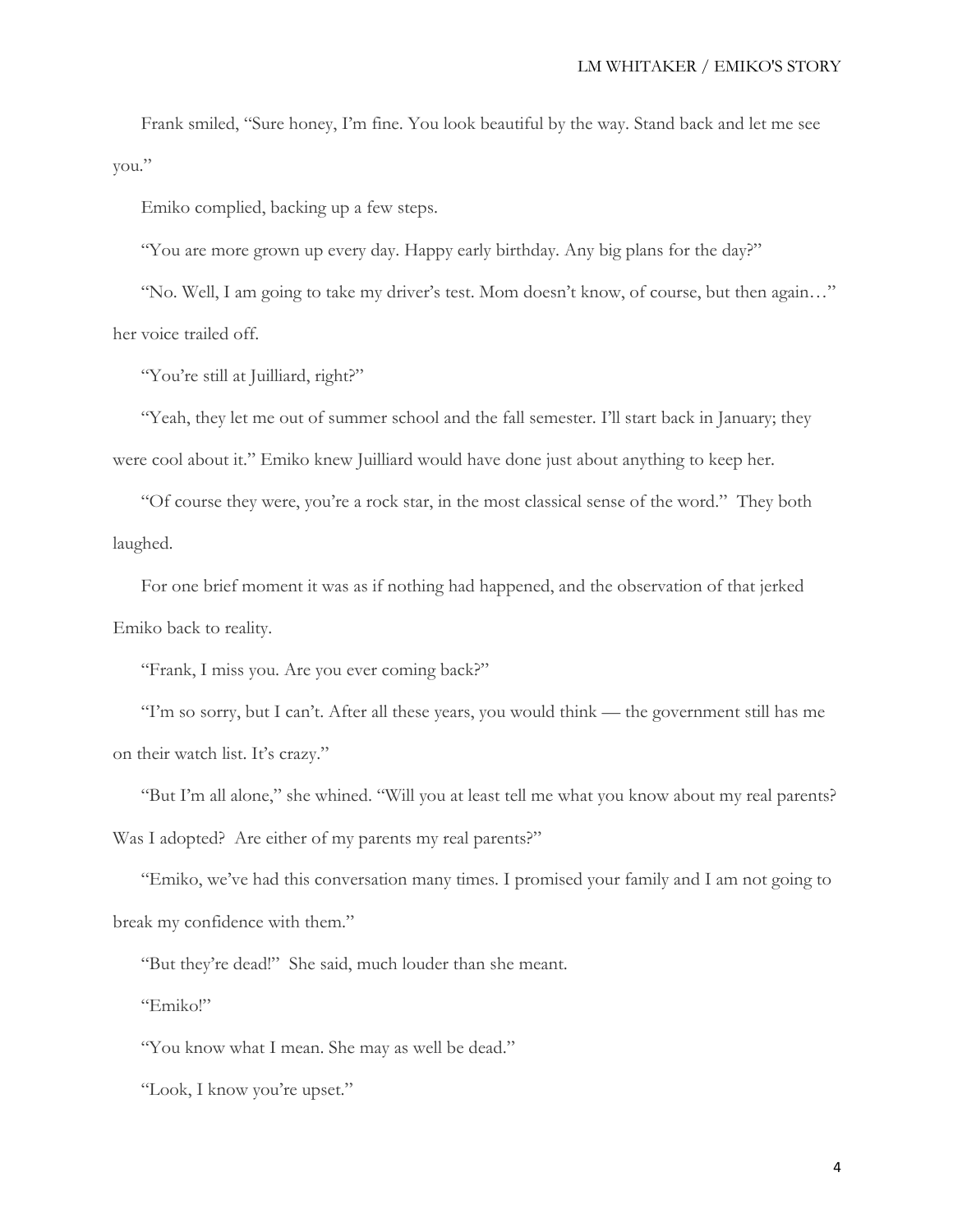At that moment, Frank's phone rang. Emiko saw shock on his face. She guessed he did not get many actual phone calls.

"Just a sec, hang on." He walked across the room and picked up a phone. She could hear his voice, but not see him.

"Hello? Yes, this is Frank Anderson, who is this? Alistair? Hi, how are you? Are you still at NOVA?" A few minutes of silence passed. "Um, sure, just give me a minute."

He came back to the screen, standing with his phone to his ear. "Hey Emiko, I have to run. I love you. You know that, right?"

"Yes."

"We'll talk again soon, okay? Bye." He hung up the call.

Emiko was fuming. How was she ever going to find out anything? She started to close her Skype window and leave, when she noticed Frank was still on line. He never stayed on line, at least not in a visible way. He was a pretty paranoid old guy, obviously. But this call had distracted him.

She may have a chance. She checked her TCP connections and found Frank's IP address. They were still connected. Thank God she was a pretty good hacker. Frank had actually introduced her to this when she was very young, but she surpassed his skills long ago. In fact, she had hidden remote access software in an email she sent him several years ago. Frank had scolded her, half-heartedly, when she informed him — she knew he was more proud than mad. If the hidden software still existed she would be able to access his computer as if it were her own.

## *YES! It was there.*

She quickly established the link with Frank's computer. From the last time, she knew he used a service that changed his IP intermittently, so she would have little time.

At first glance, she was surprised at the lack of information on his computer. Very few files. She skimmed over these and saw some recent activity around medical terms she did not know. No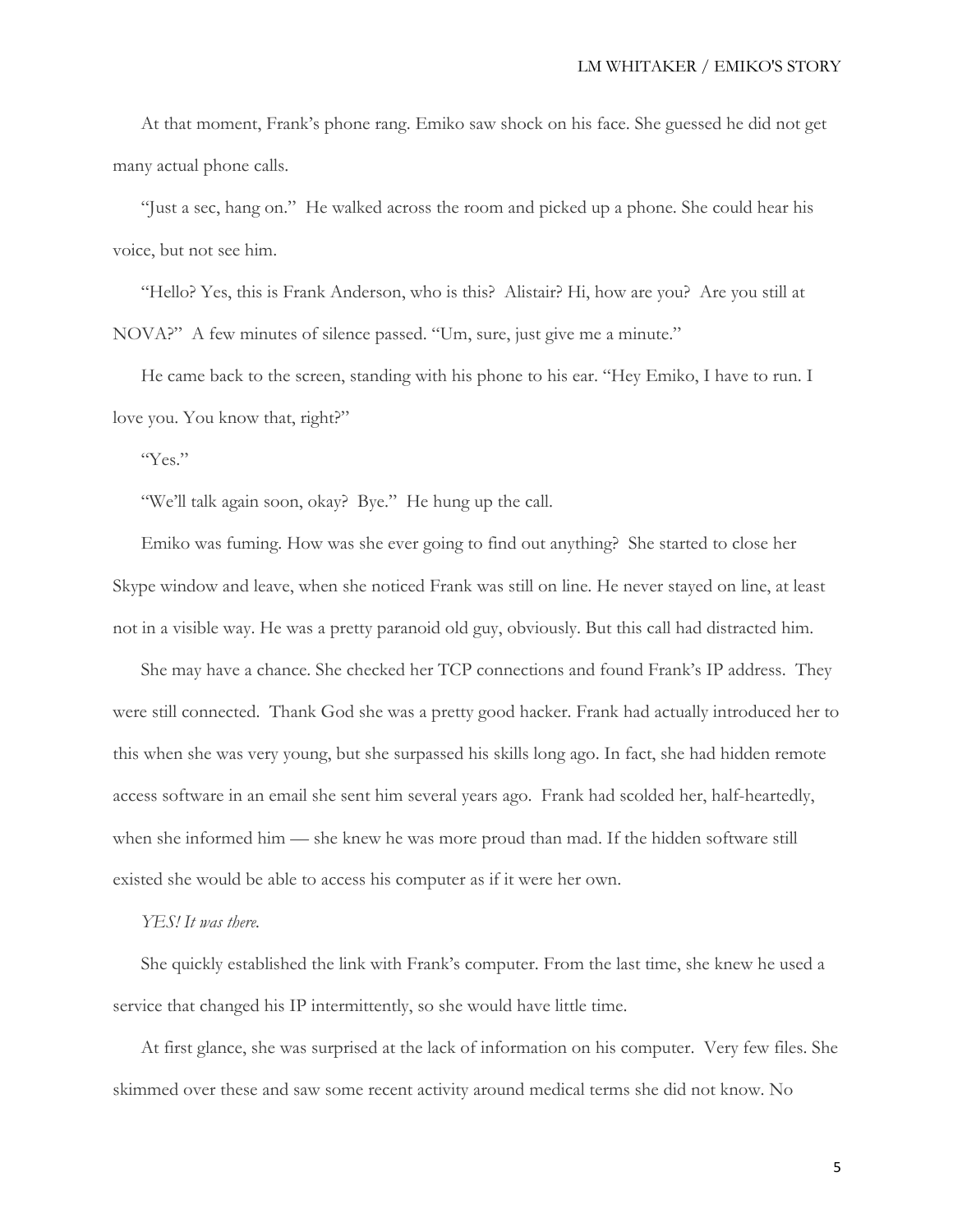surprise there, Frank was a pioneer of IVF and still researched infertility. She went to a pictures folder. Less to find here. Only a few pictures at all. She saw one of her and her parents, some of Frank and a beautiful woman, taken a long time ago, then another of her and a couple. Strange, she did not recognize them. She zoomed the picture in closer. In fact, it was not her, but someone who looked very much like her. She took a screen print of the page, careful not to actually copy files from his computer. She started back to the searching, and then, gone, that was it. His security had kicked in and she lost the connection.

She went to the screen capture. It was still there. She blew up the picture. It was taken on the campus of the Harmony School. She recognized the dormitories. The girl in the picture looked like her, albeit a few years younger. How could that be? Is this what she had been looking for? It could not be coincidence. Did she have a sister out there?

#### $\rightsquigarrow$

"I'm home," Emiko called out. She placed the bags of groceries on the kitchen counter. Riding the bus to the grocery store was not her idea of fun, and the closest Asian market still required a transfer. "Mom?"

She found her mother sitting at the dining room table, reading a physics journal and drinking a cup of tea. Emiko walked up and peered over the bar that separated kitchen from dining and living room. Scratch that. It was an empty cup.

"Mama." She walked around and kissed her mother's forehead. "Let me get you a cup of tea."

"Victor has been recognized for his magnetic monopoles. A basic principle, really," Saki Mori said, motioning to an article in the journal.

Emiko nearly dropped the teacup she had taken from the table. "Mama?" Her mother had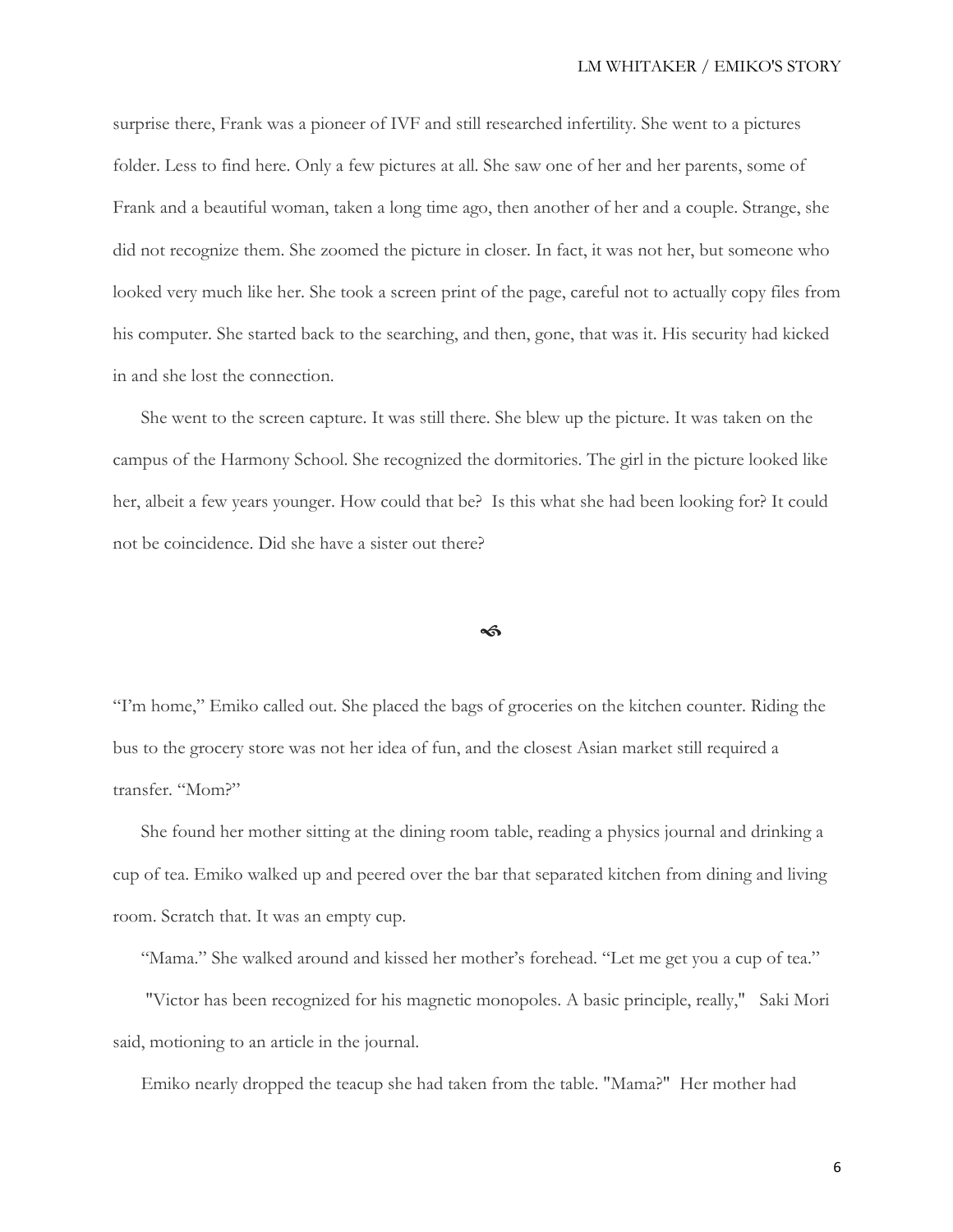barely spoken in weeks. "Mama, what did you say?"

But there was no more.

Emiko looked at the article. "String Theorist Wins \$3 Million Physics Prize." She tried to pull her mother along. "Oh, right, I think I remember, didn't I meet him somewhere? I think you were on a panel with him at a conference here a few years ago."

But Saki just went back to her journal saying nothing more. Emiko finished putting away the groceries and made them a lunch of leftover rice and tempura. Before eating, she went upstairs and retrieved the picture of the girl and several of her high school yearbooks, and she started looking for a match. As they ate in silence, she looked at the picture again. The girl seemed to be around ten years old. If the picture were recent, she would be about five years younger than Emiko, but she was sure she had never seen her. However, Emiko had graduated a year ago, and they kept the younger children separate from the upper grades.

There was no match. Emiko found the additional yearbooks from her eight years at Harmony School, and she did not see the girl anywhere. She felt certain that if this picture were older, and the girl was close to her age, she would know her. But the resolution wasn't great. Could it have been taken with a film camera and scanned? Could it be older than she thought?

She looked across at her mother, who was now staring out into the back yard. "Mama, do you know this little girl? She looks a little like me."

Saki glanced at the picture and if she saw any resemblance, she did not show it. "She's older than you."

## "What?"

"The picture is approximately twenty years old. That's the Bing cherry tree you climbed on your first day of school. Cherries grow quite fast you know, but they are weak and do not live very long."

"Thanks." She smiled, and gave her mother a big hug. "Mama, I love you." She did a quick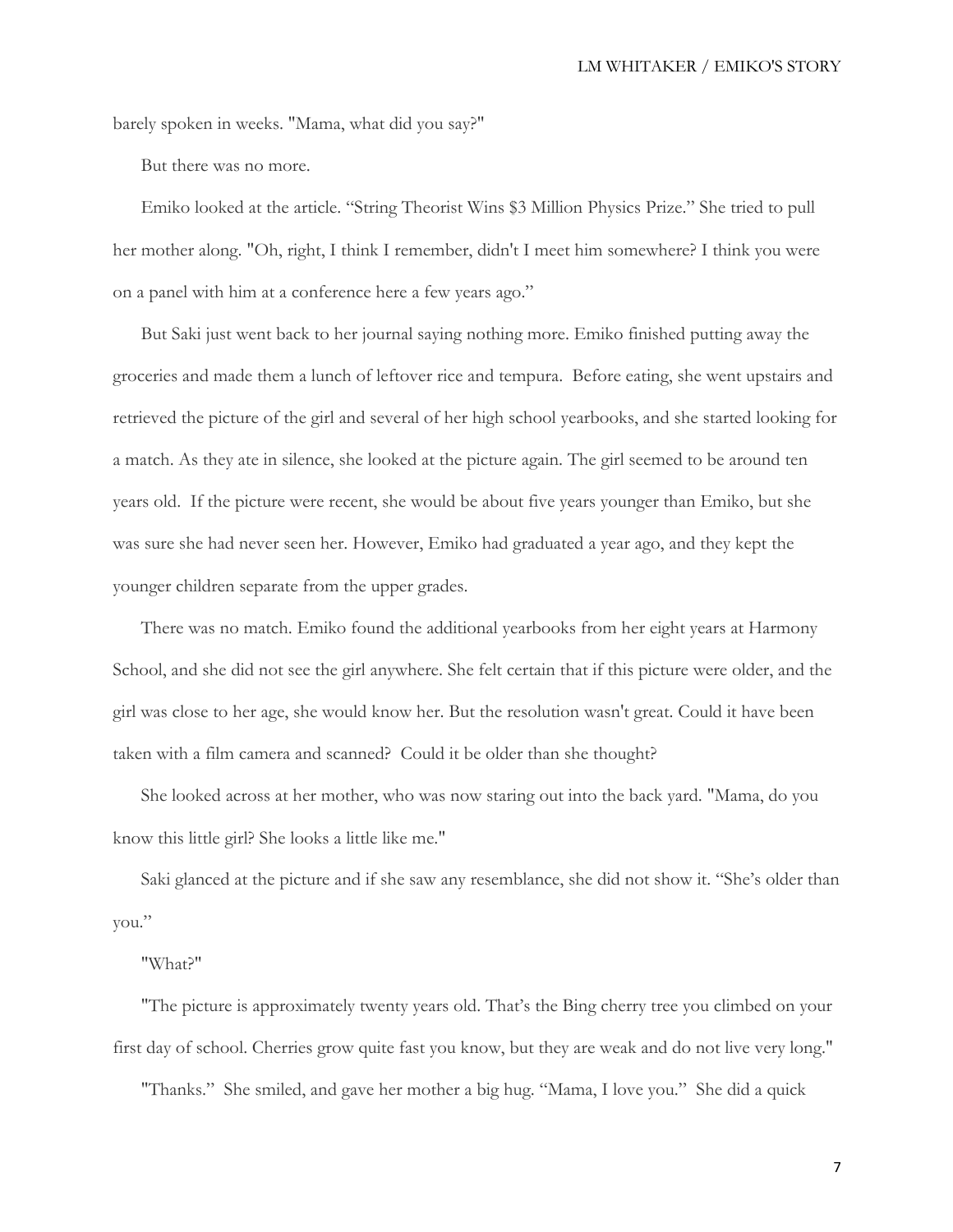calculation. That would mean her potential sister was about, oh thirty years old. She looked at the time. She could just make it to the school library before it closed.

"I'll be back in a few hours, okay?" She waited, hopeful, but got the normal response. Silence.

ี∕ดิ

Both the man at the security gate and the teacher at the library remembered Emiko. They believed her stories; the first that she needed a copy of a transcript and was stopping by the office to pick it up, and the latter that she had lost her senior yearbook somehow and wanted to copy some pictures for a biography that was to appear in a PBS special on gifted children.

She was not a practiced liar, yet this seemed to come easy. She did feel a bit guilty. That was some consolation. Emiko located her senior yearbook, then pulled the 1996 through 2004 yearbooks. She started with 1996. She found what she was looking for quickly, though she had to go through several hundred students. There were not many Asian – even partly Asian – students back then. Georgia Steele was a lower grade student, who liked math and computer science. They did not give her age. Harmony was a non-grade school and always had been.

Students were organized by name only. They kept that designation until their final year, when they were labeled "seniors" and had their own section in the yearbook. That was about the only difference in age recognition. Harmony pushed students to work at their own top pace. That, combined with the fact that they started with many protégées and savants, yielded an atmosphere where sixteen-year-old graduates were common. She skipped to the 2004 yearbook but did not find Georgia. She checked the 2003. Not there either, unless – was she a senior?

Emiko sucked in a breath. "Oh my God." She was staring at her near twin, in the senior picture of Georgia Steele, who still liked math and computer science and who was going to MIT.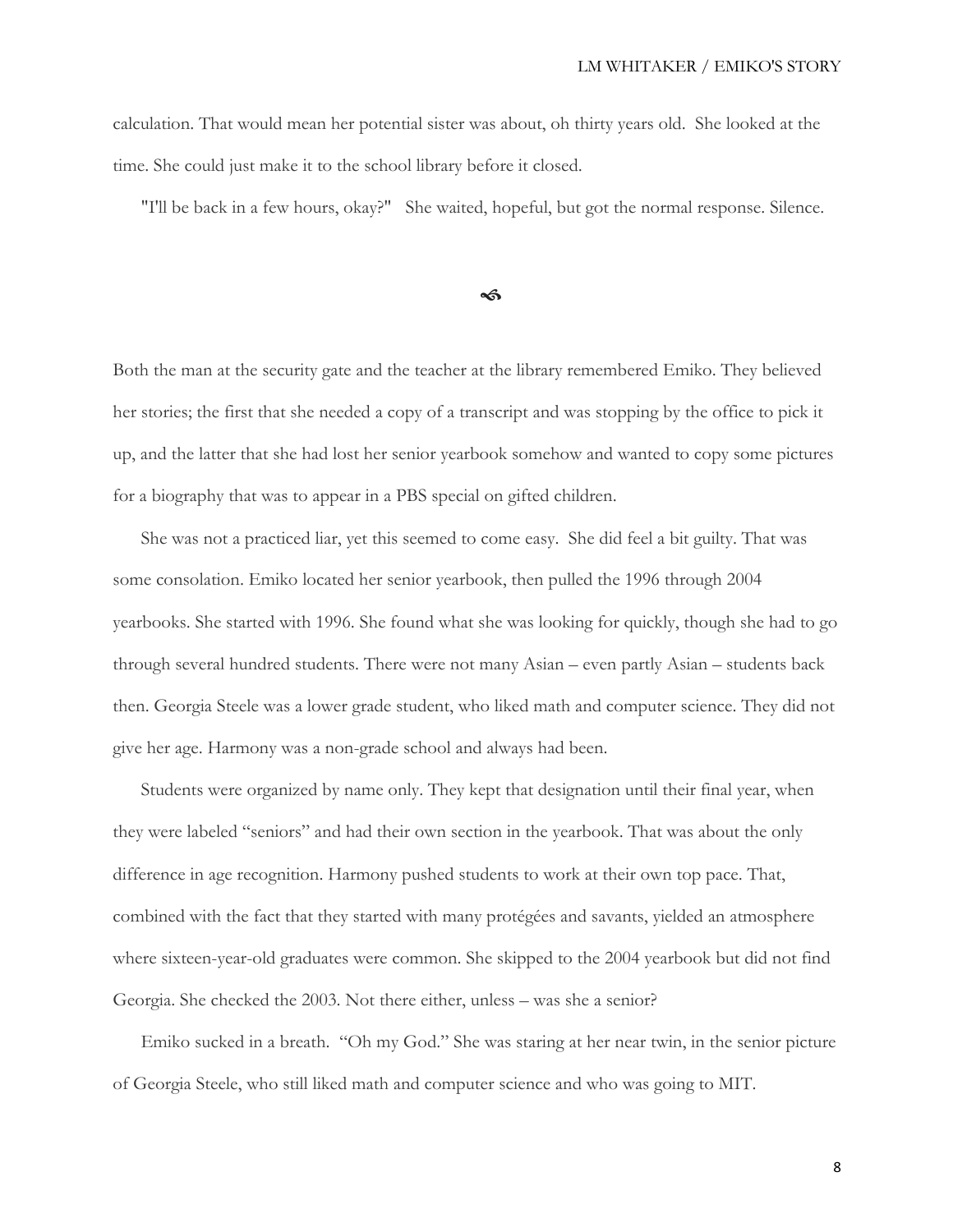#### $\rightsquigarrow$

It was so easy. Once she had Georgia's name, it took less than an hour to find her. Emiko found Georgia Steele in Atlanta, where she had lived for about ten years and made a small name for herself. She received her degree at MIT in three years, and then a Ph.D. from Georgia Tech in Applied Mathematics in 2009 and a second in Computer Science just two years later. Her Ph.D. dissertations looked interesting to Emiko: one was in stochastic processes, and the other in pattern recognition.

She kept scrolling through the Google search results. There were multiple mentions of Georgia from the local paper, the Atlanta Journal and Constitution. The earliest was from three years prior. Georgia helped prove conspiracy in a cheating scandal in the Atlanta school system.

Recently, she helped to uncover a multi-state drug running operation that included an organized crime ring, individuals at a logistics company, and a few employees at one of Atlanta's largest manufacturing companies, Atlantic-Pacific. It ended up a nasty affair and Georgia was almost killed. She was saved by her friend, Marcus West, the owner of a local entertainment and security company.

Though her name was often referenced in the case, Georgia seemed to keep a low profile. She had no website, no Facebook page, no Twitter account, and no listed phone numbers. The only public reference Emiko could find was that she was listed as an advisor to West Security, Inc.

Then how should she go about contacting Georgia? She couldn't call Dr. Frank and ask him; obviously he did not want her to know about Georgia. If she called her directly Georgia might refuse to see her, she might call her godfather, and there could even be a chance Georgia and she were not related.

Emiko went back to the Internet. She searched for Steeles in the Ithaca area. Since Georgia went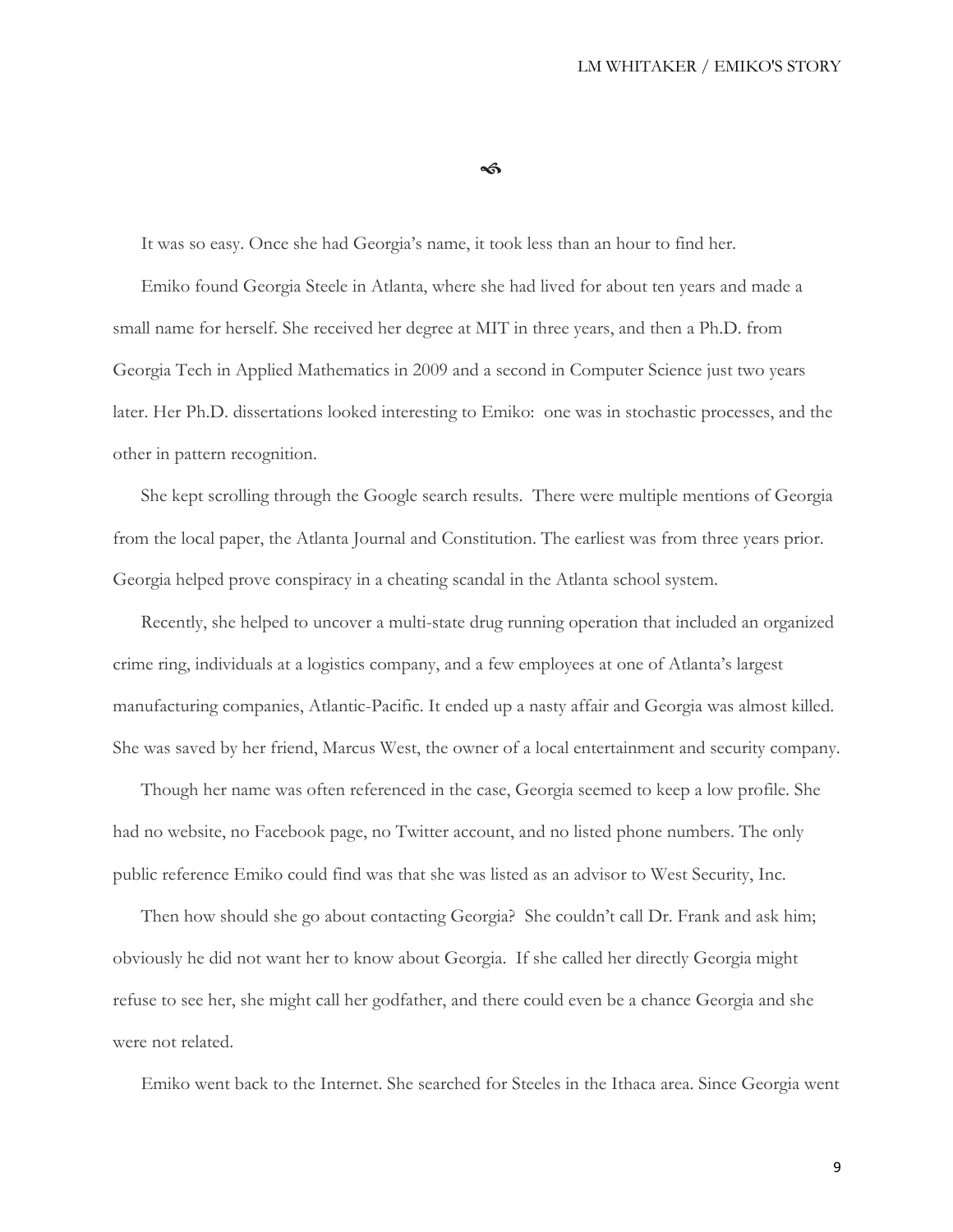to the Harmony School, maybe she still had relatives here.

It was a matter of a few clicks to find that Georgia was an orphan. Her parents died in a house fire before Emiko was born. The obituary listed no other relatives. She sighed. They were both alone in the world. She could not take the chance of losing her…what… *sister?* She would go to see Georgia Steele herself.

 $\sim$ 

The rest of it was a whirlwind. Emiko had already planned a few guest appearances during the summer with symphonies in her area, and she was even invited to play with the Boston Pops in October. She made one call to her agent to ask about adding a few more cities and specifically mentioned that she had always wanted to go to Atlanta.

Only a few days later, her agent called her back. Atlanta had a last minute cancellation just that day. A special guest flutist due to play that weekend had broken her arm. They would be overjoyed to have Emiko play this weekend. Could she make it? They would pay for airfare, hotel, assign a chaperone, and give her a nice stipend. Her agent could help her schedule a nurse to come in and stay with her mother for the one night she would be gone.

Emiko had not planned for this. She thought she'd have plenty of time, several months perhaps, to plan the best way to contact Georgia. But she could not pass up this opportunity. What to do? She'd never been to Atlanta before; it all seemed so daunting. How would she find her way around the large city when she could not even drive? And how could she make sure she could meet Georgia?

Then it came to her. She looked up a number and picked up the phone. "Hi, is this West Security?"

<ดิ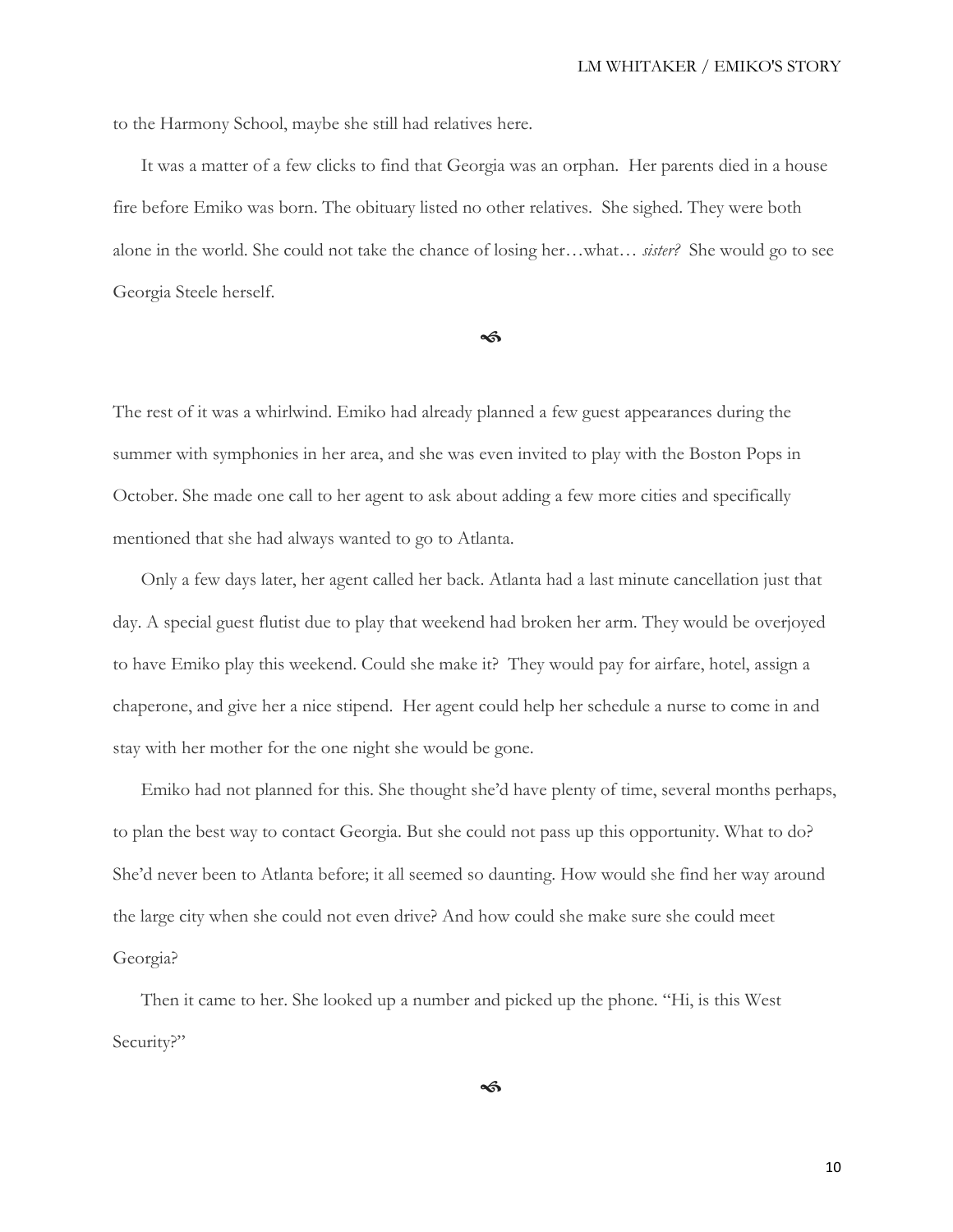The Atlanta Symphony Orchestra was true to its word. As soon as Emiko exited the terminal in the Atlanta Hartsfield Airport, she saw a woman holding a hand drawn sign bearing her name. The protective matron whisked Emiko off to her car, and they headed directly for the Woodruff Arts center, so Emiko could meet the conductor and rest for a short while.

While they drove from the airport, Emiko ignored Mrs. Wilson's blathering about Atlanta traffic, her schedule, and where they could eat. She had finally received an email address for Georgia Steele just that morning — West Security would not release her phone number. Emiko had dashed off a quick note to her before the flight. Now she willed her phone to power up and her emails to download.

"Wooo!" Emiko shrieked in delight at the return message.

Mrs. Wilson jerked in her seat. "What is it? Are you okay?"

"A friend is coming to see me tonight. I've got to make sure the tickets get left for her at will call."

"You nearly scared me to death. She must be a good friend."

"I've been waiting to see her a long time."

ี∕ดิ

During the performance, Emiko would play only her solo. The Bach *Partita in D Minor* was a lengthy 30 minutes and usually only performed by top violists: Midori, Itzhak Perlman, Sati (her idol). Emiko felt like a stranger in their ranks, but even at 15, she had been called one of the world's best. She had performed this partita several times before, and the ASO had made it their first choice.

She had to wait in the green room during the first half and all of intermission. She tried to sneak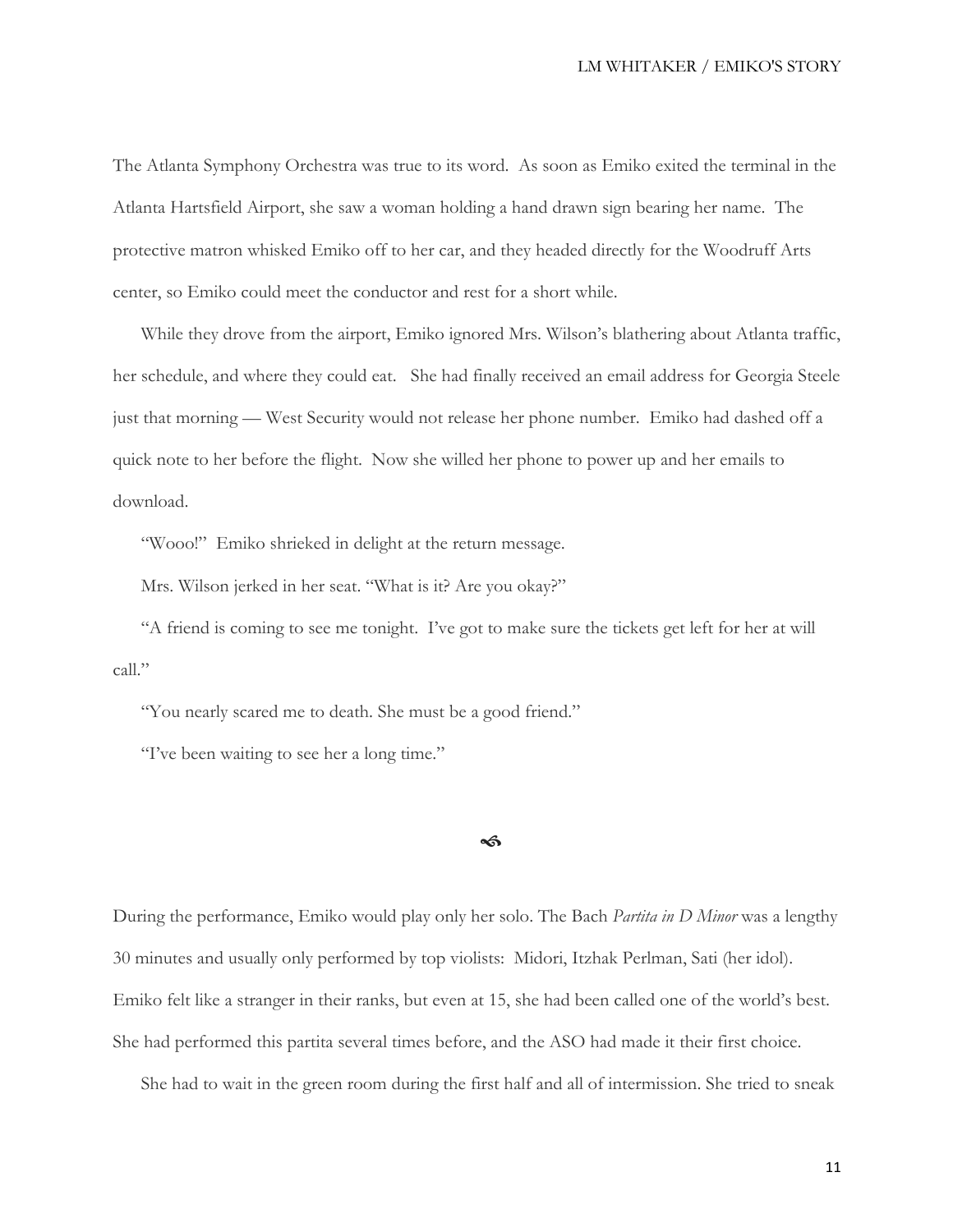out, but Mrs. Wilson had a close eye on her. Post intermission, she would join the symphony onstage after their second song and immediately perform her solo.

Emiko entered to the polite applause. She tried to look for Georgia, hoping to see her in the audience. But invariably, as always happened, once she started playing, she closed her eyes. She let the music call out to her instead. Her cousin. Sister. *Family*.

The first movement was the *Allemande*. Sad and sweet, through it she mourned her loneliness and her missing father and brother. It took her on a wandering journey through hills and country, looking here and there and never finding them. She imagined Georgia on her own journey and played to let her know she was not alone.

Then the *Courante*, the court dance. Skipping notes in quick arpeggios, music tumbling down waterfalls and carried on light breezes. Light, jubilant, and over too quickly. Happy memories of old times.

The plaintive *Sarabande* was next. Two voices in sad harmony, one in mourning and the other trying to comfort the first, the minor key underscoring the comforter's grief, as deep as that of the mourner. Through the *Sarabande* she spoke to her mother, pulling her back to earth whenever Saki tried to lose herself. Guilt, was she keeping her mother close to help Saki or herself?

She threw herself into the *Gigue* – the frenetic call of fairies in the woods. Notes rarely allowed to rest, cutting the air as her bow blazed across the strings of the instrument. Multitudes of voices calling to her at the same time, each pulling her attention to it, each demanding its micro second. Each telling her to forget anything else and focus on her craft with all her skill and attention.

Then the final and longest movement, the *Chaconne*. This for Georgia. The interweaving of everything that made up Emiko's life, the happy, the loss and mourning, the past, present and future. Calling to her, giving her everything she had. Imploring her to listen, to judge Emiko as worthy, and to join her in a future together.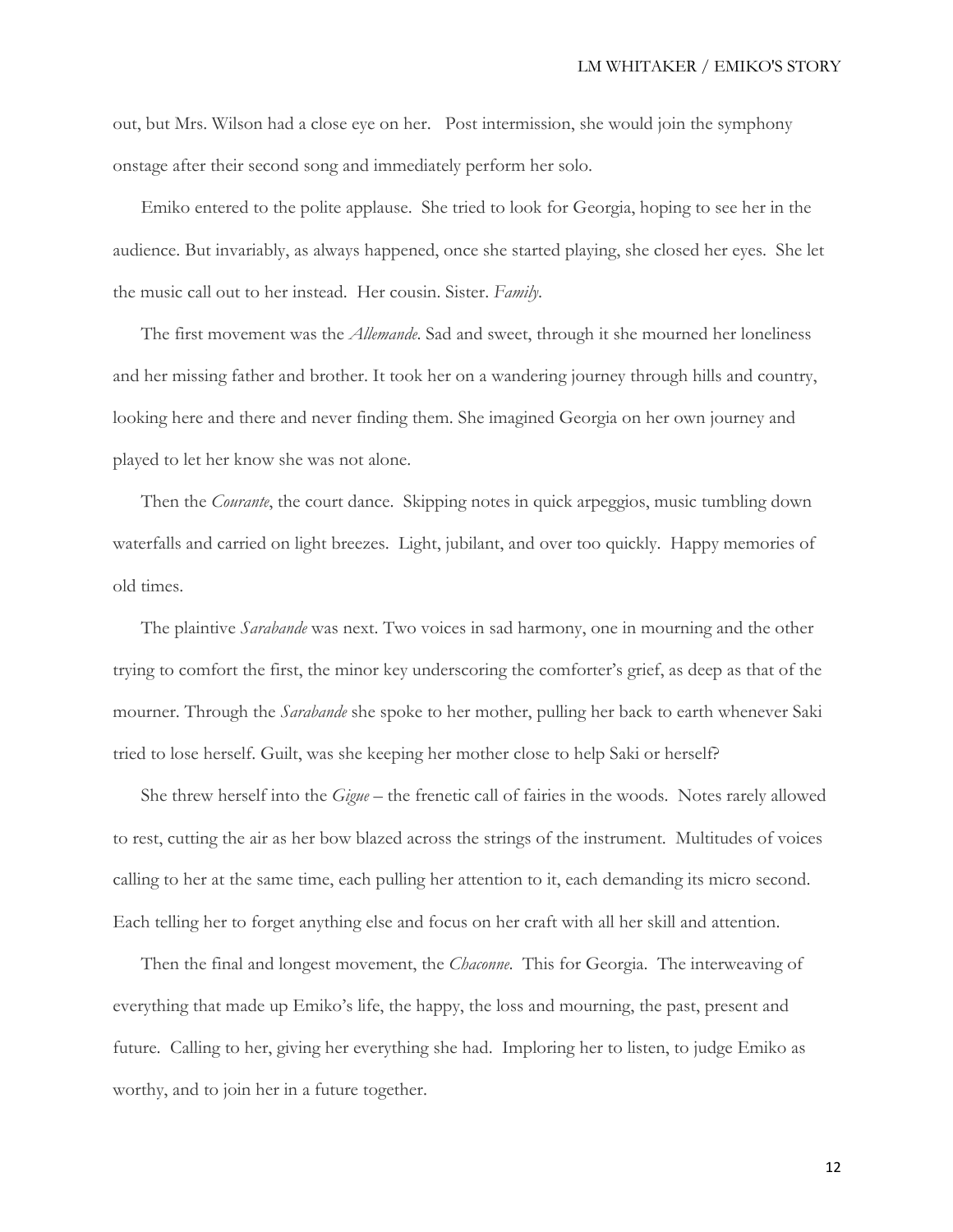Emiko opened her eyes as she brought down her violin. The crowd didn't move for a moment. She saw wide, tearful eyes and open mouths. She looked again for Georgia, and thought she saw her in the middle, seated next to large dark man.

Then she was gone. The crowd was on its feet clapping and yelling "Bravo!" Bravissima!"

 $\sim$ 

There were always crowds backstage after the performance, and Emiko could not see Georgia anywhere. *She'll be here.* She wanted to push past the well-wishers, but she forced herself to stay and greet each one. She half heard the compliments and nodded. Just nod and smile. And wait.

A flash of red caught her eye. And there she was, shiny mahogany hair falling over her shoulders, exotic and gorgeous in a red cocktail dress and black heels. Emiko was awed and thrilled by the sight. She now knew what she, herself, would look like in 15 years. She would never again feel like some weird concoction of the human race, a freak without a past, a man-made creature with no ancestral home.

She thanked the few remaining fans, hurried to Georgia, and embraced her. "Finally." She squeezed Georgia again before releasing her. "I am so happy to meet you."

Georgia Steele stared directly at Emiko with piercing eyes. Almond-shaped amber eyes flecked with gold, the same as hers. If Emiko had not known before, she knew now.

"Miss Mori, I am Marcus West and this is Georgia Steele." Marcus West had been the giant man she saw sitting next to Georgia in the audience. "You were wonderful and it is truly an honor to meet you."

Emiko barely registered the words. She stared intently at her older twin.

"You know my godfather, Frank Anderson?" Georgia asked.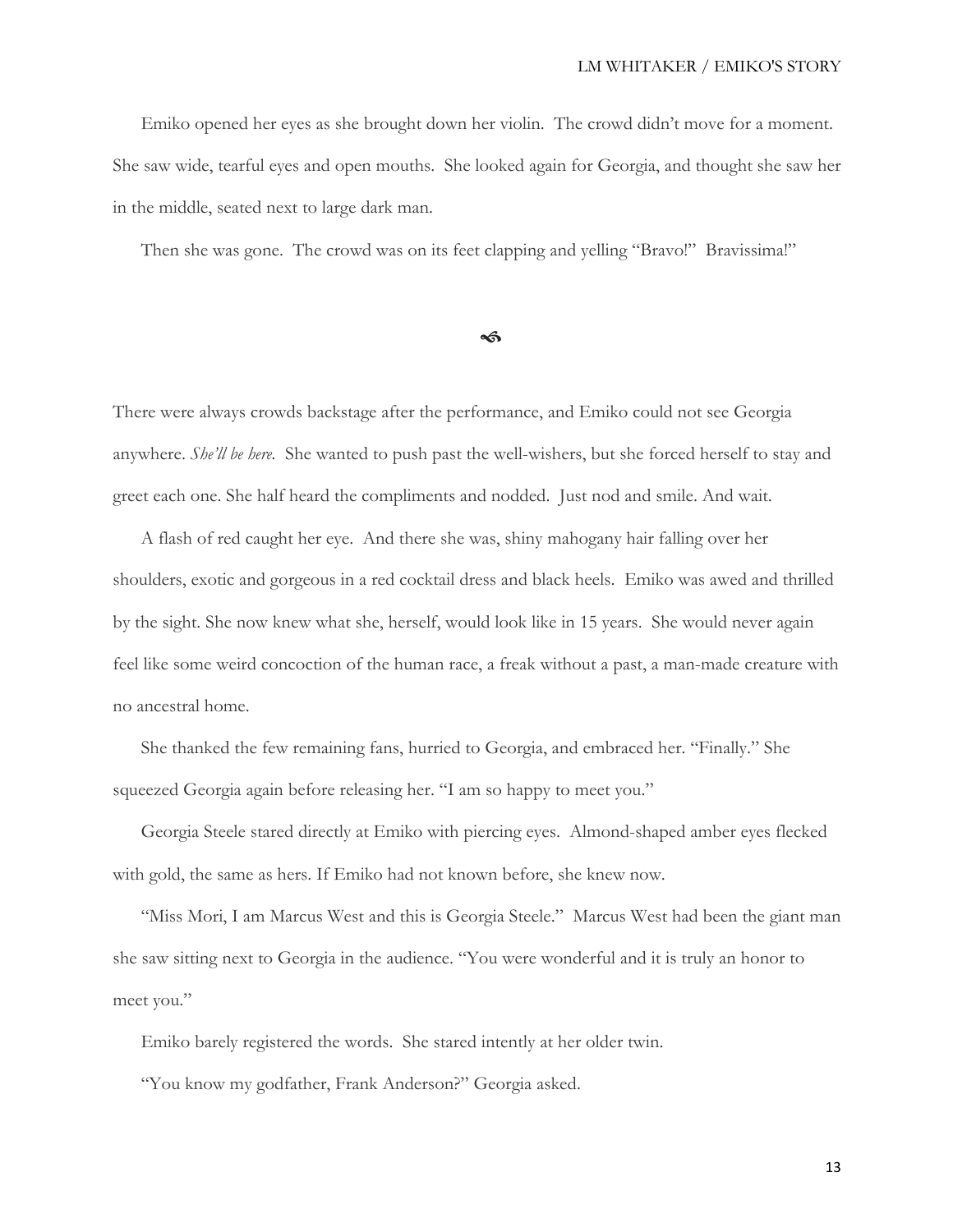"Yes, though not well. He moved away when I was very young. But my family kept in touch with him over the years."

More silence. More staring.

Finally, Georgia said, "Did Frank tell you about me?"

"No, not exactly. He doesn't know I'm here. He would not be pleased."

"Why not?"

Emiko looked to see if they were alone. Silly really, but…. "How much do you know about Frank?"

"More than enough."

"Then you know he has his secrets. I think we're two of them, and I don't think he wanted us to meet."

"Then why are you here?"

"Isn't it obvious?"

Mrs. Wilson appeared from nowhere. She congratulated Emiko on her performance. Addressing

Georgia, she said, "Are you Emiko's sister? I didn't know she had any family in Atlanta."

Georgia smiled.

"Mrs. Wilson is my chaperone while I'm in Atlanta," Emiko explained.

"Isn't she wonderful?" the older woman asked.

Emiko knew the woman would not leave on her own. "Mrs. Wilson, can I talk to my cousin for a few minutes?"

Looking hurt, the chaperone finally retreated, finding a chair to sit on where she could still watch them.

"Can we go somewhere else?" Emiko whispered. "Is there somewhere we can meet in private?" "Where are you staying?"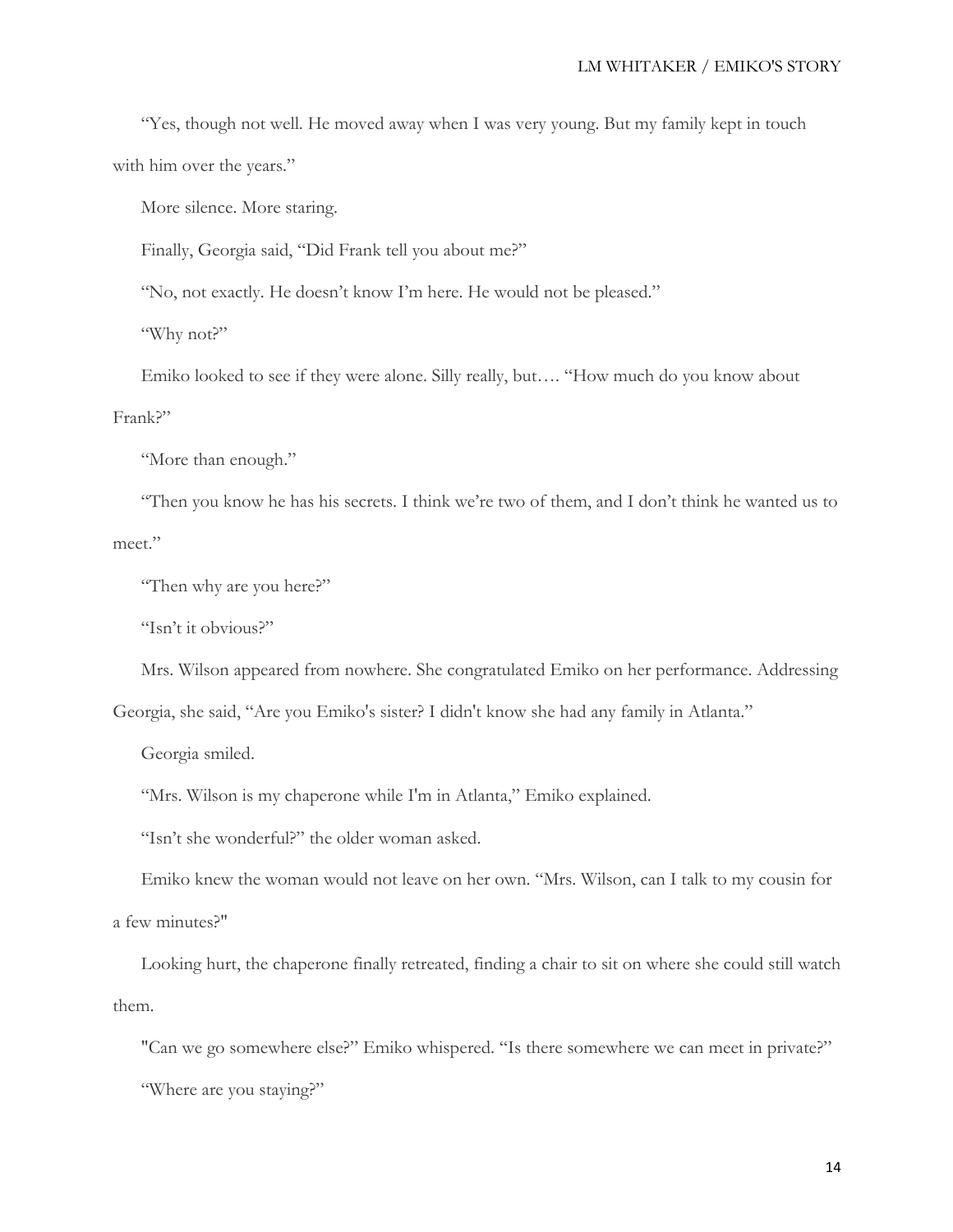"The Georgian Terrace, but I don't want to meet there either."

Marcus handed her a business card for The West End, jazz and nightclub. "We can go to my

club, it's right down the street. I'm the owner. Trust me, it's packed. No one will notice you." Georgia said, "You can come with us." She touched Emiko's arm, warming it on the spot. "No. You go ahead. I have to pack up and talk to the conductor" — Emiko nodded to her chaperone — "and ditch Mrs. Wilson."

"I can wait for you," Georgia said.

"Really, it's okay. I'll probably be about thirty minutes."

Marcus said, "Let me call my man, Ty, and he'll come and get you."

"No, I'll call for a ride or catch a taxi. I saw a stand right out back." She had to talk to the conductor before she could leave. "I gotta bounce."

 $\rightsquigarrow$ 

Emiko waited for her ride at the performer's entrance at the Woodruff Arts Center. The rain, which seemed like it was going to last all night, began to taper off. It seemed to be clearing up in fact.

A dark car with the pink Lyft sign entered the lot and stopped in front of her.

"Emiko Mori?" A cute guy of maybe thirty sat behind the wheel. Clean cut and clean shaven, he did not look like the drivers they had in New York.

"Yes. Hi."

"Hi yourself," he said with a smile.

He definitely did not act like a New York driver either. She returned the smile. Must be that Southern hospitality.

"Where to?"

"I'm going to The West End. It's on Peachtree."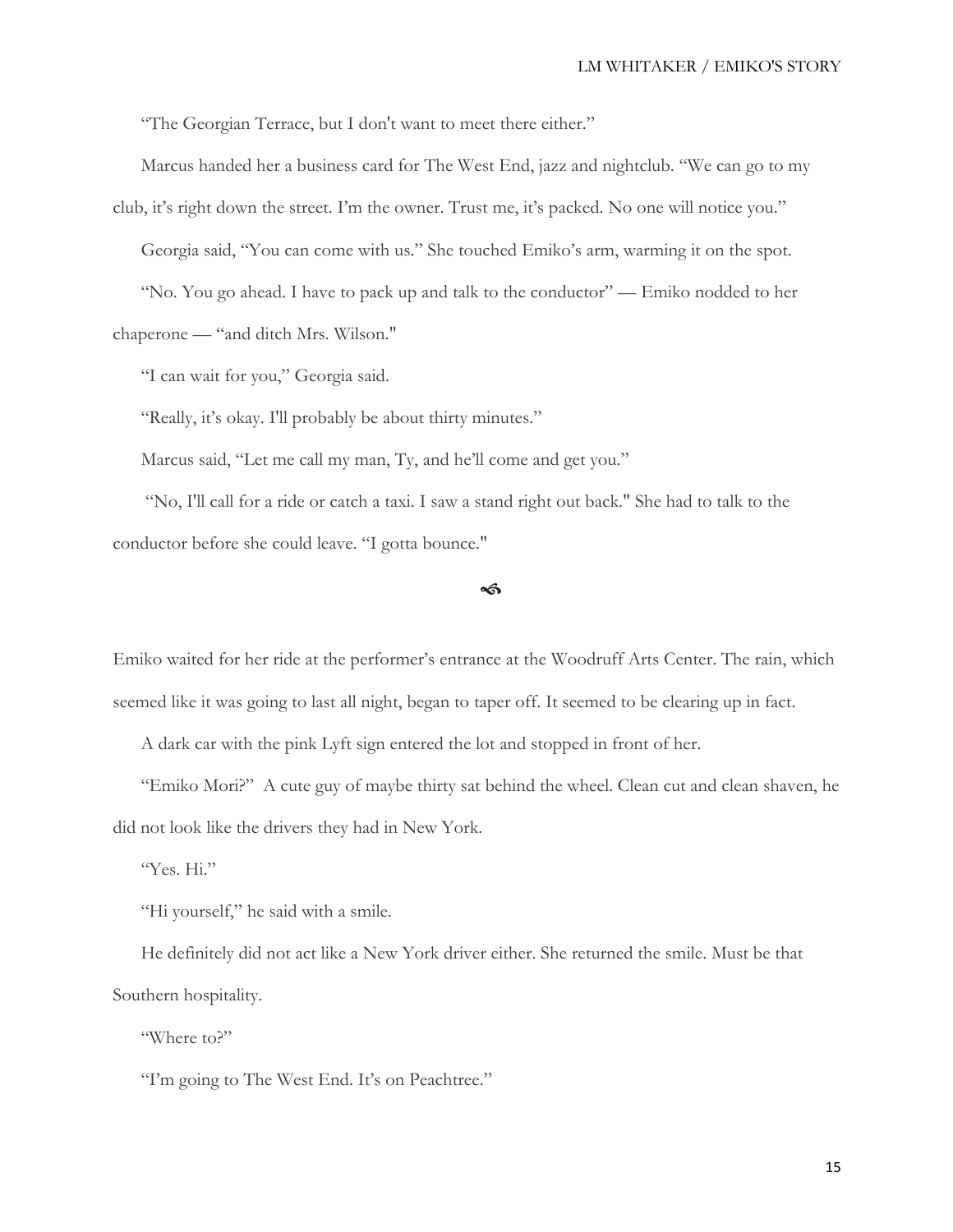## LM WHITAKER / EMIKO'S STORY

He looked confused.

"It's a night club."

"Ah, okay. No problem. You're not from here are you?"

"No, how could you tell?"

"Just a guess. Most locals wouldn't travel to a bar with their violin." He pointed to the case she was gently laying down on the seat next to her.

"Lol. I guess not. I'm very attached to it. It's pretty valuable."

The driver started the cab and began toward the street. "Hmm." He pulled out his phone and began to type into it.

"Is everything good?"

"Sorry, it's just that I'm sort of new to this. Just trying to make some cash to get through grad school. There are so many Peachtree streets here, you think I'd know them all by now, but I still get a little confused." He looked for a minute. "Oh yeah, I see it, it's just down the street."

They exited the parking lot and turned right into the busy street, heading south.

"What are you doing here in Atlanta?" the driver asked.

Emiko was distracted looking at the many condo and office buildings in Midtown. Everything seemed so new and shiny. "I'm here to see a friend you could say."

"Were you in the Symphony? You look a little young if you don't mind me saying."

She felt herself blush. "Look, there it is." Emiko's excitement grew, and she was practically bouncing out of the seat. "This is it, across the street."

"I'll pull around and let you off in front."

"No, just stop, this is fine."

"Okay, but be careful getting out."

Emiko thanked him. She saw Georgia Steele come out of the shadow of the club's awning and